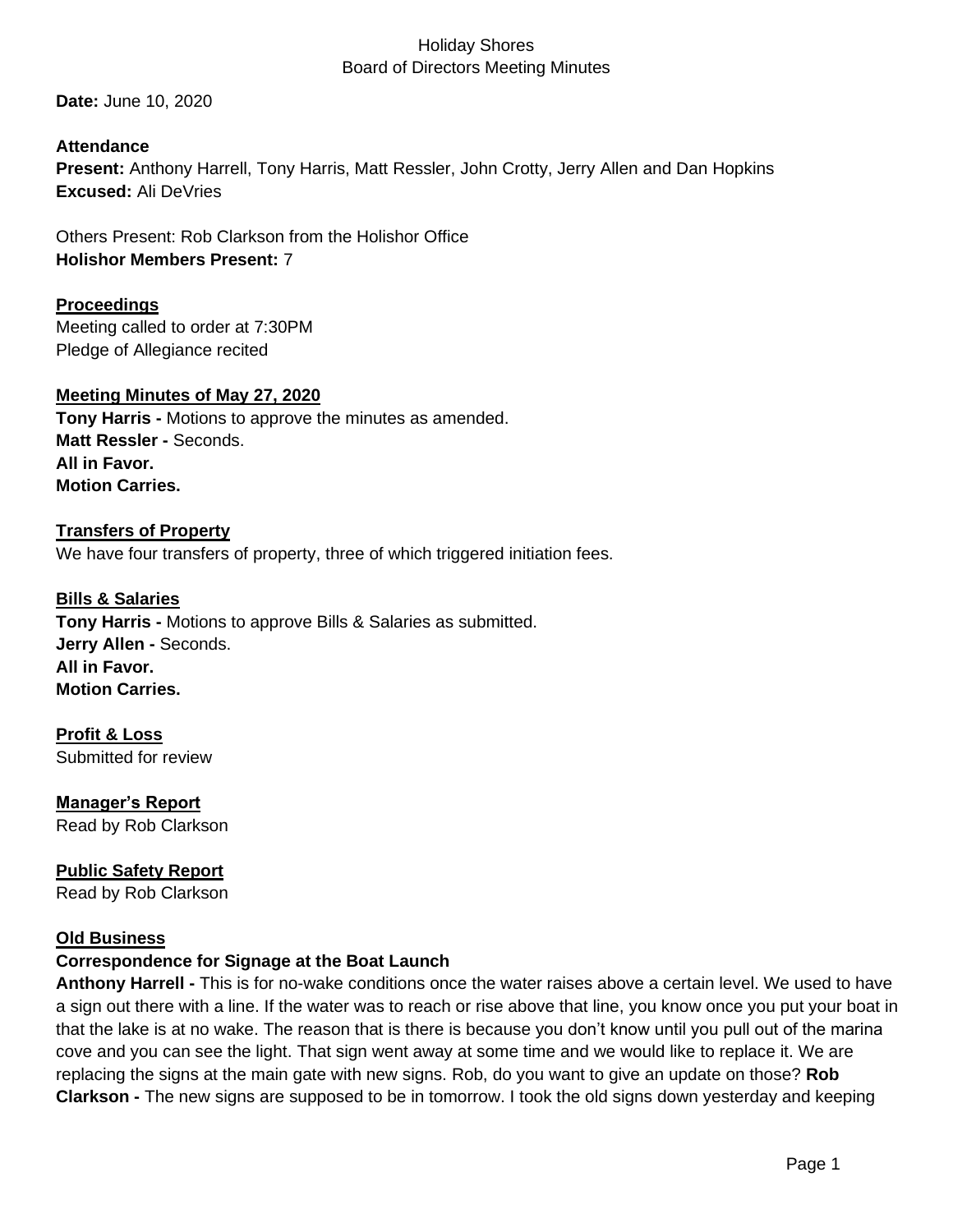them stored at the maintenance shed for possible usage later at the marina. **Anthony Harrell -** Perfect. That will save some cost since we have the metal from the old signs. We can use that metal to create new signs for no wake sign at the marina. **Tony Harris -** We will need cost estimates. I know we discussed vinyl signs at the previous meeting. We can decide upon cost whether we want to go with metal or vinyl signs after we get the costs. **Anthony Harrell -** That is all we have to report regarding signage at the marina. **Matt Ressler -** Are we still looking into synchronizing those three lights? **Rob Clarkson -** I have called three different contractors. I had spoken with someone who had done that years ago and it is not cost efficient. **Matt Ressler -** Let's keep this on the agenda, if we can.

# **By-Lot Assessment**

**Anthony Harrell -** A few meetings ago, a presentation was given by Jerry Allen to the Board, which evaluated several different ways of how we can change the pay structure to get more money for the roads. We had tabled that in order for the Board to review those numbers. We have that report in front of us, so I will open the discussion for that. Jerry, would you like to give us a refresher? **Jerry Allen -** This project was started at the board meeting dated for September 25, 2019 when a letter written by a member inquired why multiple lot owners do not pay assessments for each lot that they own. Currently, we pay by membership, not by the number of lots you own. She was concerned that our roads out here are not great and thought this would be a good way to potentially increase our revenue to keep our roads in better shape. After this letter was brought to the Board, a committee was formed in January and brought this presentation to the Board that covered questions that had been asked. We reviewed over 2,000 properties out here of how they are listed. Both here at the Association and with Madison County's website to see how they have it listed. Also, to double check how many lots or parcels that each member owns. With that effort, we had provided numbers that were presented to the Board in March that I wanted the new Board members to see and to bring this subject back up. I think it is important as we look long range to potentially bring more revenue to keep our roads above the current conditions we have them in now. I will run some numbers by, which may not make too much sense to most of the audience. This information was obtained from the office downstairs. Looking at over 2,000 properties out here, we were trying to figure out how many multiple lots owners we have, that number we uncovered came to 266 owners. Between those 266 different multiple lot owners, there are 689 properties. **Anthony Harrell -** Based on this information, you 266 multiple lot owners? **Jerry Allen -** Correct. **Anthony Harrell -** Then you say equals the number of parcels. Is this information going by lots or parcels? **Jerry Allen -** If you look at the definitions we have in our covenants and by-laws, a lot is a piece of property that is noted on the overall map of the subdivision. A parcel is the same lot, but it is noted by Madison County as a parcel, but it's the same lot. It is basically the same thing. **Tony Harris -** But it's not. **Anthony Harrell -** No, they are not the same. **Tony Harris -** I have three lots. Two of them are combined, which makes one parcel. You really have to be more specific when talking about lots and parcels. You cannot interchange the two. **Jerry Allen -** The way Madison County has it is if you have two lots and you join it into one parcel, that is still one parcel and one lot. **Tony Harris -** No. It's still two lots and one parcel. **Jerry Allen -** As we have it accounted here, that's how it is counted. **Anthony Harrell -** There needs to be some clarification, because I'm still confused between one parcel and one lot. If I have two lots combined as one parcel ID, how did you count that on this? **Jerry Allen -** As one lot. That is why we used the Madison County website to determine if it was one parcel that was once multiple lots and that the information we have is accurate. **Anthony Harrell -** If I'm one of the 266 multiple lot owners and I have one extra lot, which is combined with my home as one parcel ID and you have on a separate line equals the number of parcels. Is that counted as two or one under that line? **Jerry Allen -** That is my mistake. It should say lots, not parcels. **Anthony Harrell -** That is what I'm trying to clarify. **Tony Harris -** I guess I'm still confused. You say 266 multiple lot owners, those 266 own multiple parcels? **Jerry Allen -** No,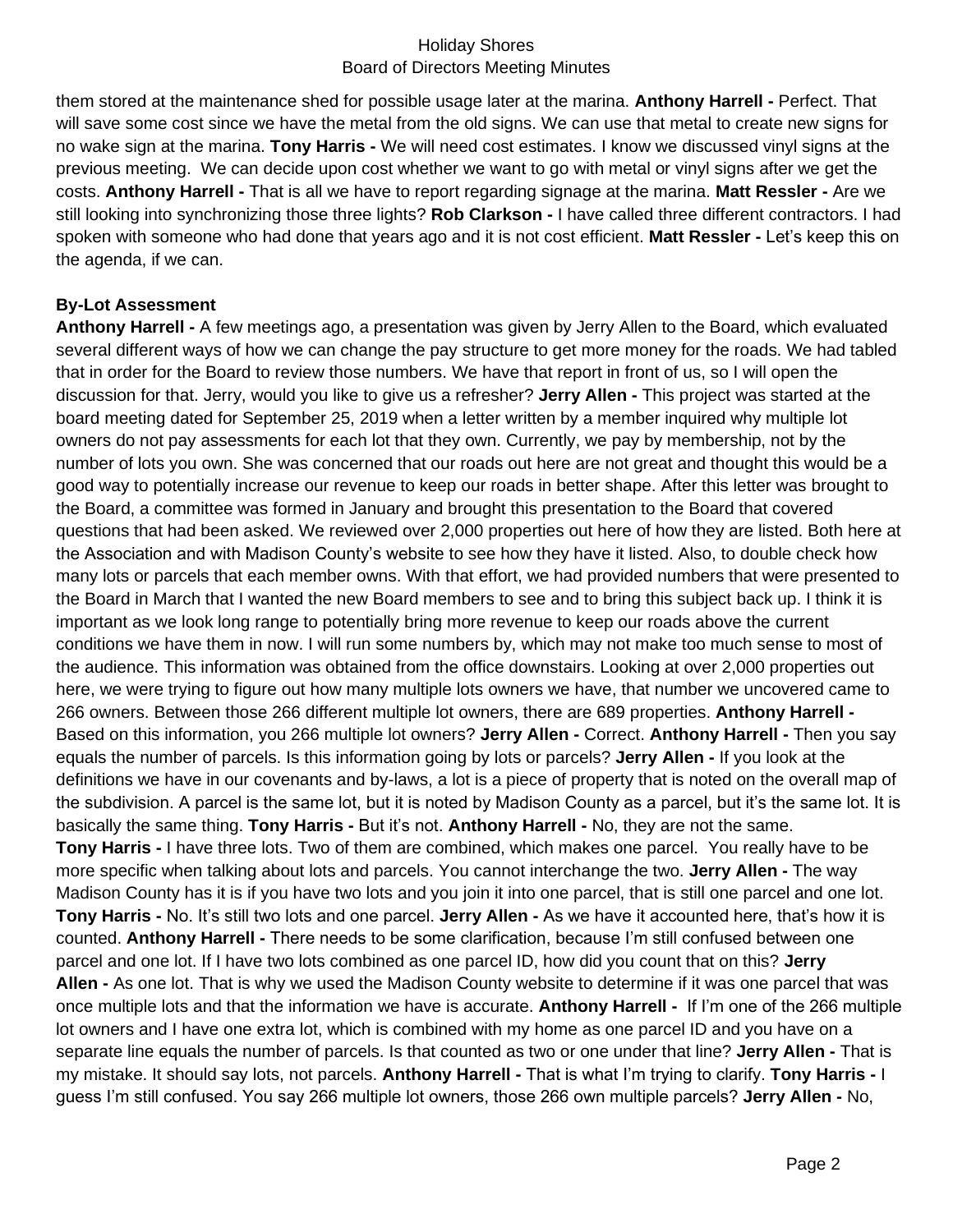multiple lots. I'm maybe intertwining them a little bit differently. The numbers are still the same, because we looked at Madison County's information to make sure we weren't double counting or not counting it correctly. If you look at the spreadsheet with the overall information on it. If you have two lots, your name is listed on there twice because you have two lots. What the office had noted was if you had two lots, it will say joined or have two parcel numbers. We looked at those parcel numbers to see how Madison County has them recorded. It is all very confusing. **Jerry Theodor, 1346 -** Something is not right here, Jerry. This issue, you're going to have to get that straightened out. If a decision is made if this passes, you're going to have to figure out if we are going to be billed per lot or per parcel. If you bill per lot and someone has three lots joined to one parcel, they are going to get three bills. **Jerry Allen -** They would only get one. **Jerry Theodor, 1346 -** How many votes do we give the one who owns three lots? Do they get three votes? **Matt Ressler -** They would get one because they have one membership. **Jerry Theodor, 1346 -** They get three votes. **Jerry Allen -** That is one of the many questions the committee had looked at. As a committee, we can't answer that question. In March, we had told the Board they are going to have to figure that out. **Jerry Theodor, 1346 -** I had been involved in this above five times and I've got to tell you, this is the most difficult thing you can undertake. All of this has to be determined legally. I guarantee you, there will be a lawsuit over this. It's going to happen if you go by lot or per parcel. **Jerry Allen - I**n March, we presented a few ways of how to gain this revenue and that is what we are trying to do here, Jerry. You are right, this is something the committee will definitely have to determine. What we as a committee had determined is what was brought up by the Board. Which was the number of parcels, multiple lot owners, how many of those lots are contiguous. I think this gives us a glimpse of what our scenarios would be. One scenario that was asked by the Board being if multiple lot owners had to pay an assessment that everyone else pays for one lot on all the lots they own that are not joined. We can get the information with lot versus parcel correct, but this is just to have a discussion and to bring up the other scenarios that we came up with because there may not be just one answer here. **Jerry Theodor, 1346 -** I'm not up here to speak against it, but that parcel and lot thing really needs to be straightened out. Hopefully this will be run by a lawyer because that is the most important part of this. **Jerry Allen -** Yes, it will be. We are just getting this going. **Robert Rhea, 48 -** Do you know how many of those 689 parcels are separate lots? **Jerry Allen -** I had parcels noted when I should have it noted as the number of lots. A parcel is basically the overall property. **Robert Rhea, 48 -** That's what I'm saying. **Jerry Allen -** The numbers here on the spreadsheet are specifically by lots. That is why we are doing this to see what areas need to be fixed to have this right. **Anthony Harrell -** Here is my thing. Our covenants and by-laws are written as per membership. If we look into this by-lot assessment, it is going to change our entire book of covenants and by-laws the way it's written. We charge association fees by membership in the covenants. **Jerry Allen -** I can go back through these numbers to verify the correct information and fix what needs to be fixed. **Matt Ressler -** Let's finish going through the scenarios. I think that will clear a lot of this up. **Jerry Allen -** The committee came up with five scenarios. One is finding out the total number of lots that the multiple owners have, and if they are not joined, charge each an assessment of \$660. The second scenario is charge by incorporation. At the time this was talked about, we were unsure what the status was of making this an incorporation. The third scenario is the multiple lot owners would pay whatever percentage that \$660 assessment dues go to a road and bridge perspective. We don't know what that percentage number is from a committee perspective that can be adjusted. The fourth scenario is charge by flat foot. If a multiple lot owner has an extra lot, we would charge \$200 for 2021 for example. The fifth scenario, every lot out here touches the road. Whether it is combined or not. Every owner of that property has some responsibility to pay for that road, like we do with our dues and assessments. The idea of this is if we look at the amount of lineal feet that actually touches the road and charge by lineal foot.

*Conversation ensues.*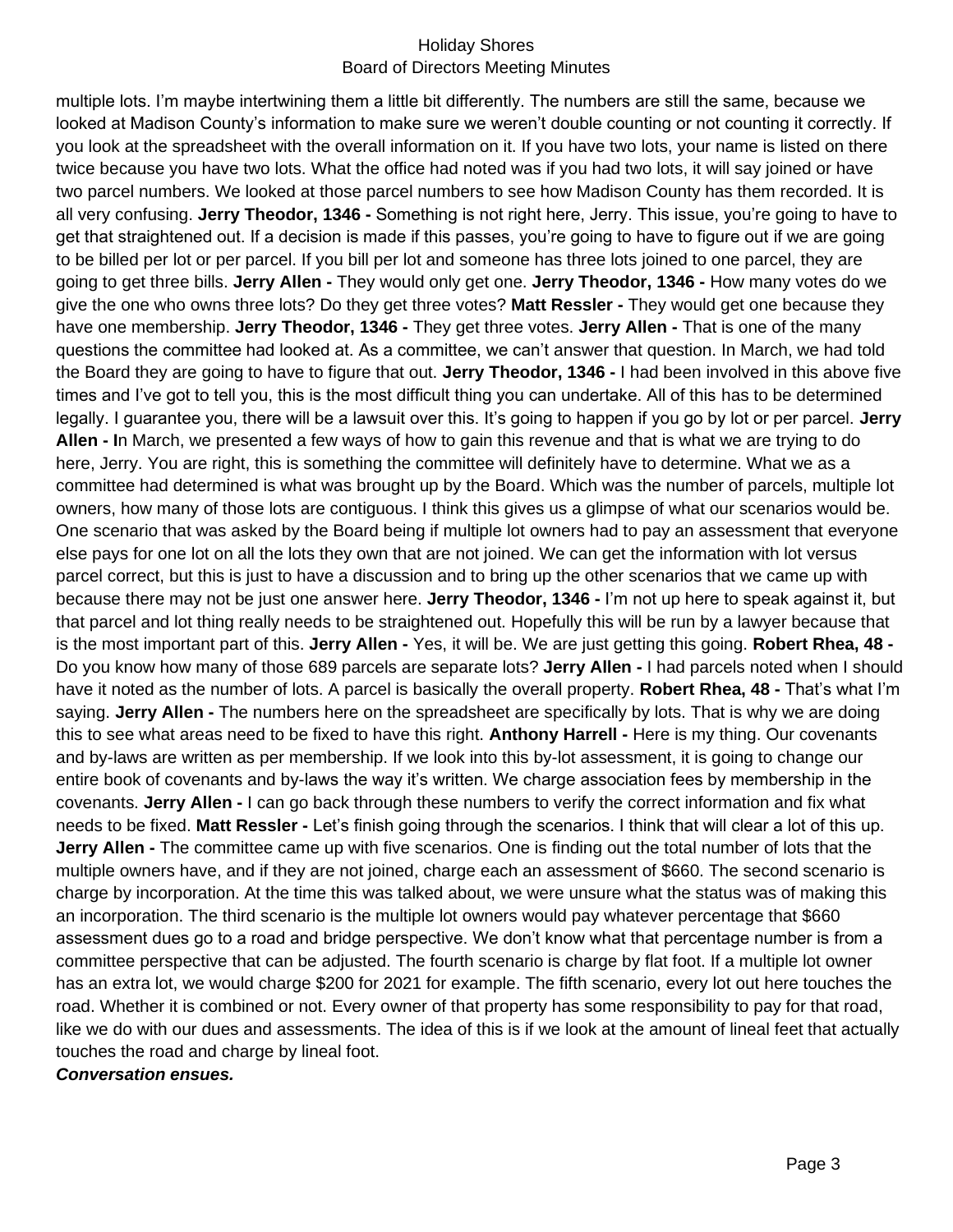### **Road Plan Bid Opening**

**Anthony Harrell -** We have three different bids. Rob, do you want to elaborate what this covers? **Rob Clarkson -** This covers 2,808ft of oil and trap rock, which is a granite type of rock with flatter edges instead of the slag we were using before. That is the broken-up pieces you see on the side of the road because it doesn't bond. In a previous Board meeting, Rob Frey and I were tasked to check areas in municipalities that use this rock. Rob and I checked a road after it had been put down, after it being down during the summer, after it had been plowed and after the winter and we were pretty impressed with how the road held up and the amount of rock that was pushed to the side. **Anthony Harrell -** Thank you. The first bid I opened is from Mike Maedge Trucking in Highland, Illinois. Rather than a total, we have a cost per square yard and number of square yards. Basically, they put one coat of oil and chip, A1 treatment,oil, rock, spread, loaded and rolled for 4.32 miles. The grand total is \$55,820.88 which they do not have on the bid. The second bid we have here is from Counton Petroleum Company. We proposed all necessary labor, materials, equipment, insurance, safety and supervision to complete the following items of work. All materials removed from the projects are to be left on sight, this bid does not reflect weekends or overtime. Holiday Shores will be responsible prior to project start date to proper closing, barricading and/or detouring of traffic away from projects and inform contractor of all safety and health hazards of all individuals around the workplace. This project is to cover 50,684 yards and the grand total comes to \$66,773.38. It's a bit higher than the first and I like they provided more detail. The final bid is from JTC Petroleum. They also have chip spreader and roller and the same approximation on trap rock provider. The total price for the work comes to \$57,386.38. **Jerry Allen -** Does this cover removal of the surface that is there? **Rob Clarkson -** It is to go on top of what is there. **John Crotty -** Have we used any of these three before? **Rob Clarkson -** We have used JTC before for our oil for the patch machine and they have done oil and chip for us. **Anthony Harrell -** Do we need to approve one of these tonight? **Tony Harris -** When were you wanting to get started on this? **Rob Clarkson -** My target was mid-July to mid-August. We did our work too late last year, which is why I brought the plan to you in February. **Tony Harris -** On the budget, we have \$65,874 for road resurfacing. **Anthony Harrell -** To keep this moving forward, can we all agree to eliminate Maedge Trucking? We do not have an itemized list and there was not a total provided. *The Board agrees.* **Anthony Harrell -** The difference between the last two is the self-propelled versus the spreader. **Tony Harris -** I would love to see the self-propelled work done, but I don't think it is worth a \$9,000 difference and it is right on our budget. **Matt Ressler -** Motions to approve the bid from JTC Petroleum \$57,386.38. **Dan Hopkins -** Seconds. **All in Favor.**

**Motion Carries.**

### **New Business**

### **Correspondence from Henry Halverson, 1829**

*I would like to convey concern I have regarding the boating rules currently in place. While I was observing the boating activity on the lake yesterday, I noticed wake surfing. To my knowledge, this activity was prohibited. I was discussing the activity with the Lake Manager, he said while plowing or operating a boat at a speed below or plane is against the rules, the activity of wake surfing is not prohibited. I am not sure when it was removed from the rules, but I do know at some point, wake surfing*  was prohibited. My concern here is I do not want there to be an issue between property owners and *skiers/wakeboarders like we had a few years ago. That resulted in the ski/wakeboard community being under siege because of the actions of a few. 99% percent of us play by the rules but if we allow this activity to continue, we will certainly be back to where we were before. There will be more discussion regarding seawall destruction and unsafe boating conditions. I would also like to add that wake foiling*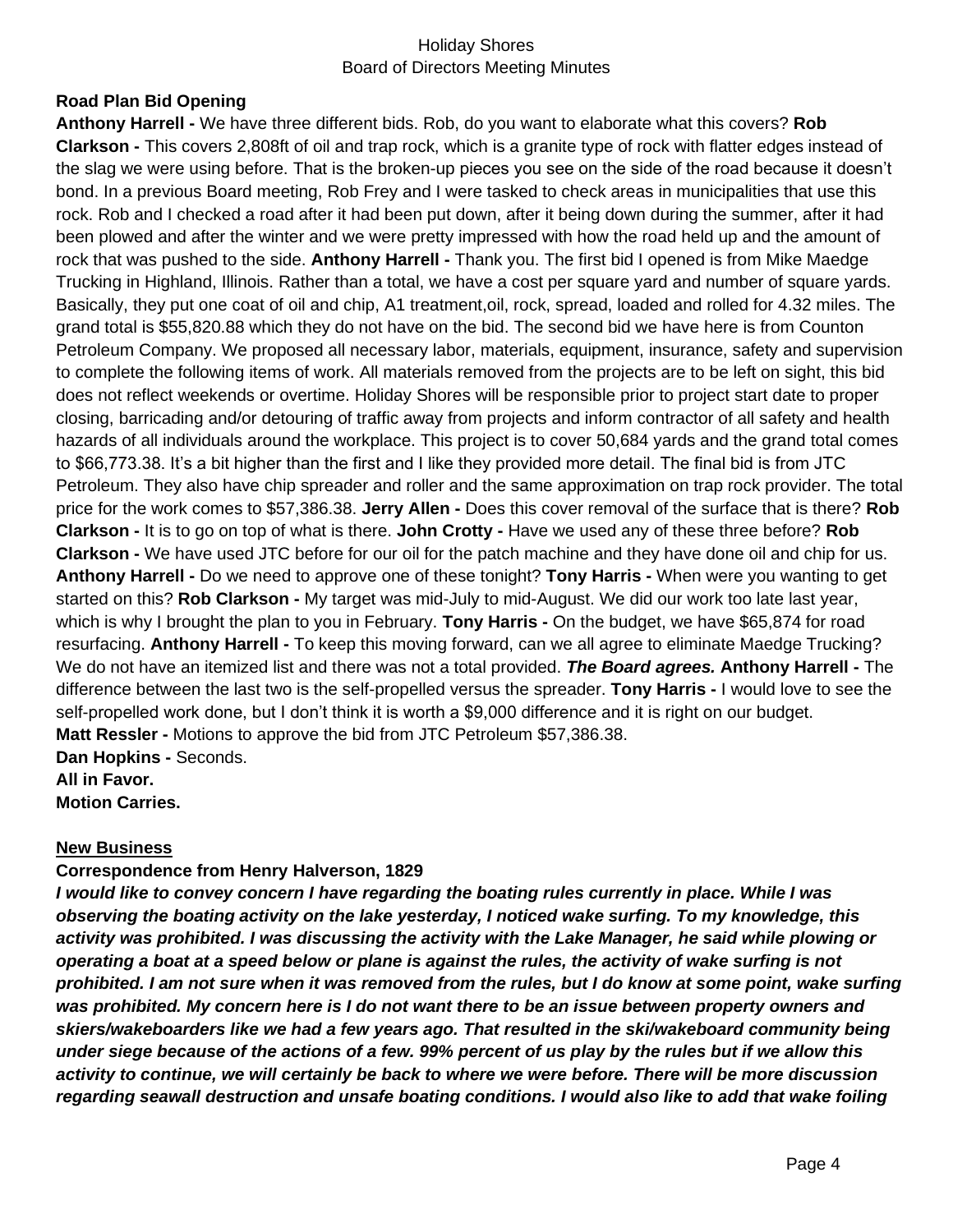*is a new activity that has made its way to the community. That is the combination of hydrofoil and a*  wake surfboard. This is to be pulled at a similar speed as wake surfing and I believe should be banned *also. II hope that the Board can move swiftly to clear up what should be an obvious change in our boating rules.* 

**Anthony Harrell -** After receiving this letter, I remember that the board had passed that there was no wake surfing allowed on our lake. I reached out to our great historian, Dave Decker. Dave was able to find the meeting minutes from December 11, 2013 in which there was a new proposed ruled. *All wake surfing, teak surfing or similar surfing is prohibited.* Dave Decker motioned to approve the proposed rule as amended and Darren Onwiler seconds. It is a rule, but it never made it to our boating rules. We will make sure that we amend those, and Lake Patrol can start enforcing it.

### **Lake Safety**

**Anthony Harrell -** I am getting a lot of phone calls regarding a number of violations on the lake. I would like to have an open discussion. Rob and I had discussed a heavier lake patrol earlier. I don't want to get into a discussion of what all we have seen. I want to talk about more potential things with getting more patrol on the water. Just know we are doing the best we can to get this under control. I know Rob had a stack of citations on his desk after Memorial Day weekend. Rob, what are your thoughts? **Rob Clarkson -** Budget wise, my concern is the additional hours. I have them out there really hard on the weekends. Sometimes, I pull them off the roads and go with them, just to see how some drive. You can't be everywhere all the time. They do know to look for more blatant things. I'm open for suggestions. **Matt Ressler -** I suggest we reduce road patrol and move them over to a few more hours on the water. **Rob Clarkson -** I have a shift designated for one to come in for just boat patrol. **Anthony Harrell -** I think what we need to do is look at the budget and come up with some type of plan by working with Rob to get more increased patrol on the water or even at the boat ramp.

### **Variance Request from Jack Godwin, Membership**

**Anthony Harrell -** Basically, we had a member who sold his property. Now he is buying another piece of property and would like his membership to not expire because he will most likely surpass his sixty day grace period. He is requesting that we extend his membership passed that timeline by thirty days. I don't see an issue with this. **Jerry Allen -** My only comment is that I did not see a comment in our rules regarding the sixty day grace period. We need to verify that rule is in place. **Tony Harris -** If we grant this variance, we need to get more information on this from the office.

**Matt Ressler -** Motions to approve the variance extension for Jack Godwin.

**Dan Hopkins -** Seconds.

**In Favor -** Anthony Harrell, Tony Harris, Matt Ressler, Dan Hopkins and John Crotty.

**Opposed -** Jerry Allen.

**Motion Carries.** 

# **Variance Request for Fence, 847 Newport Bay**

*We replaced an extremely worn and rotted fence due to the safety of our animals. A storm had pulled off two planks off the front of the house as well as loosened all of the remaining wood fence panels. With permission, we would like to replace a chain link fence with a four foot wooden privacy fence.*  **Anthony Harrell -** The Building Committee reviewed this and their comments state: *We recommend approving the privacy fence with the exception on St. James Road and consider a similar situation to*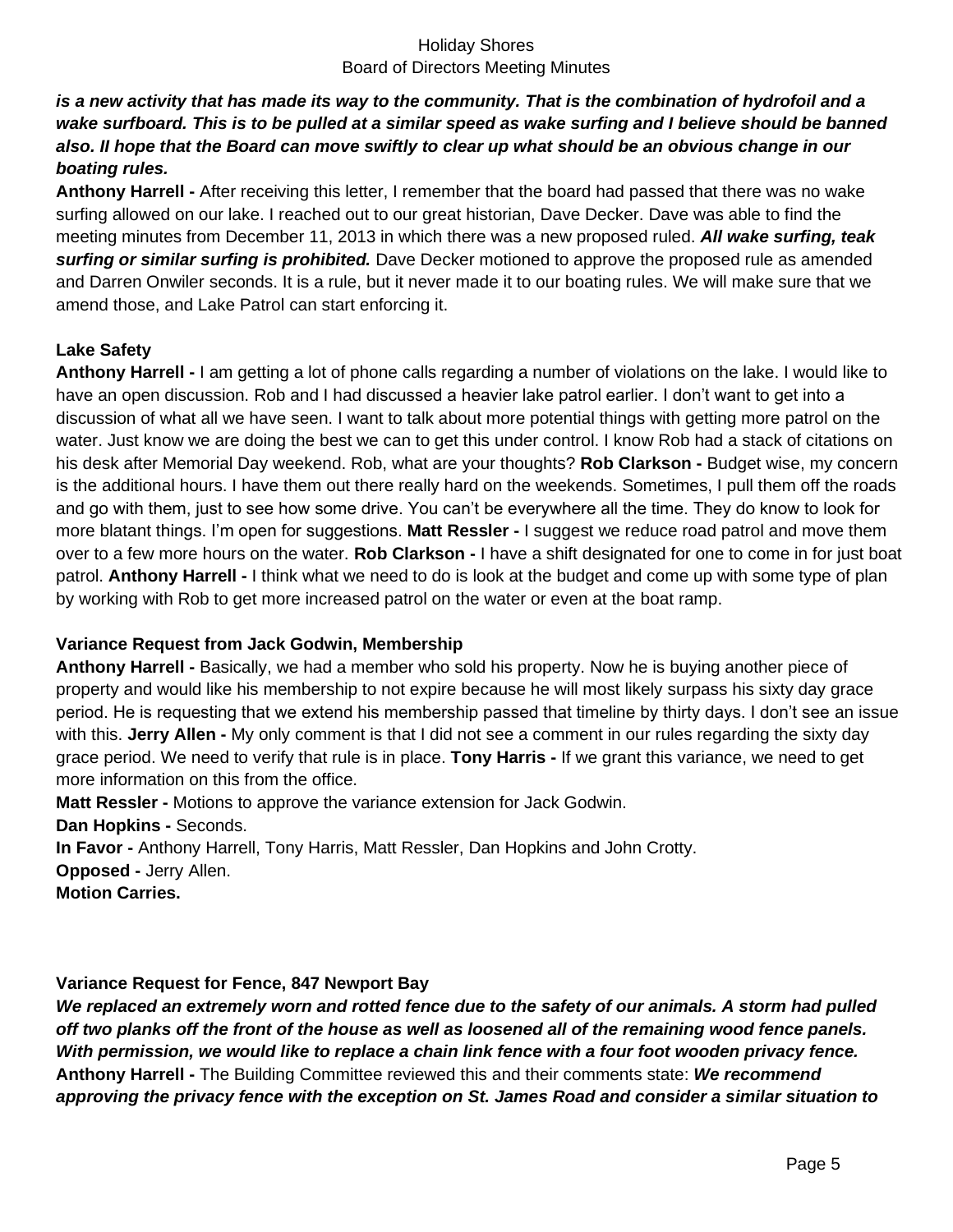*Prairietown Road where the Board has approved them in the past. The Building Committee does not want to see privacy fences along lakefront properties.* **Anthony Harrell -** To me it sounds like they want to replace the chain link fence with a privacy fence around the property. **Jerry Allen -** I know the rules state you have to have a 50% opening to your wooden fence. Lakefront property is different when it comes to wooden fences. **Tony Harris -** I know privacy fences in general are against our rules. I saw this fence on St. James. **Rob Clarkson -** This fence was installed without a permit. **Tony Harris -** I understand fixing what is there, but this is a solid privacy fence.

**No motion was made.**

# **Open Floor**

**Anthony HArrell -** We have a letter from the insurance agent regarding the closing of our beaches. We reached out to them when we had this discussion during the COVID19 outbreak. They came back to us with the information of us not being covered if we allow our beaches to be open. This letter is for our information just restating that fact. **Jerry Allen -** Have we heard any word from our Governor of what phase we are in? **Rob Clarkson -** We are currently in Phase III, which is ten people or less. Phase IV allows for fifty people or less. **Jerry Allen -** What are we going to do with the beaches if we are still in Phase III when the Fourth of July hits? **Rob Clarkson -** It's going to be a challenge.

**Anthony Harrell -** I will read the letter from our insurance carrier.

### **Erosion Control Letters**

**Anthony Harrell -** There are seawalls that need repair. We have to have letters sent out to the property owners by August 1st. I just want to know that we are on track to get that done? Jerry, I know you have been a part of this and mentioned a boat ride to identify seawalls that need repair. How is this going to work? **Jerry Theodor, 1346 -** I'll be in contact with the other committee members and get back with you next meeting with a date. We go around the lake, identify the lot and what work needs to be done. **Anthony Harrell -** Thank you.

### **Hearing Panel**

**Anthony Harrell -** In our Covenants and By-Laws, we are supposed to have a hearing panel that consists of five members. We need two Board members to permanently sit on the hearing panel and at least one reserve Board member just in case there if a conflict of interest. We have to have two people from the community that are also on the hearing panel. At this time, I would like to fulfill this requirement. As far as community members, I know Jerry Theodore has volunteered to be on the hearing panel, along with Dave Decker. We may possibly have a third alternative for that. **Jerry Theodor, 1346 -** There is a specific way this is supposed to be run. With new Board members, one of them has to be a leader of the meeting. **Anthony Harrell -** I had pointed that out. There is additional information in our By-Laws. Please, when you get time, read those.

**Tony Harris -** We had our Finance Meeting on Monday. We have one CD that has matured as of yesterday. We have ten days to decide what we do with it before it rolls over into another CD. With the current interest rates what they are, they are not very favorable. I contacted eight banks, four of those do not do CD's for business. Of the four, we have CD's with three of the banks. I have a recommendation from the Finance Committee, and I am asking for approval of that recommendation.

### *Conversation ensues.*

**Tony Harris -** Motions to have our current CD cashed out, the funds returned to us, deposit with the Busey Bank continue pursuing Mutual of Omaha to get an okay they can do a five year CD at 1.88% If so, proceed with setting up a CD there. If not, I'll look into a one year rate and bring proposals to the next meeting.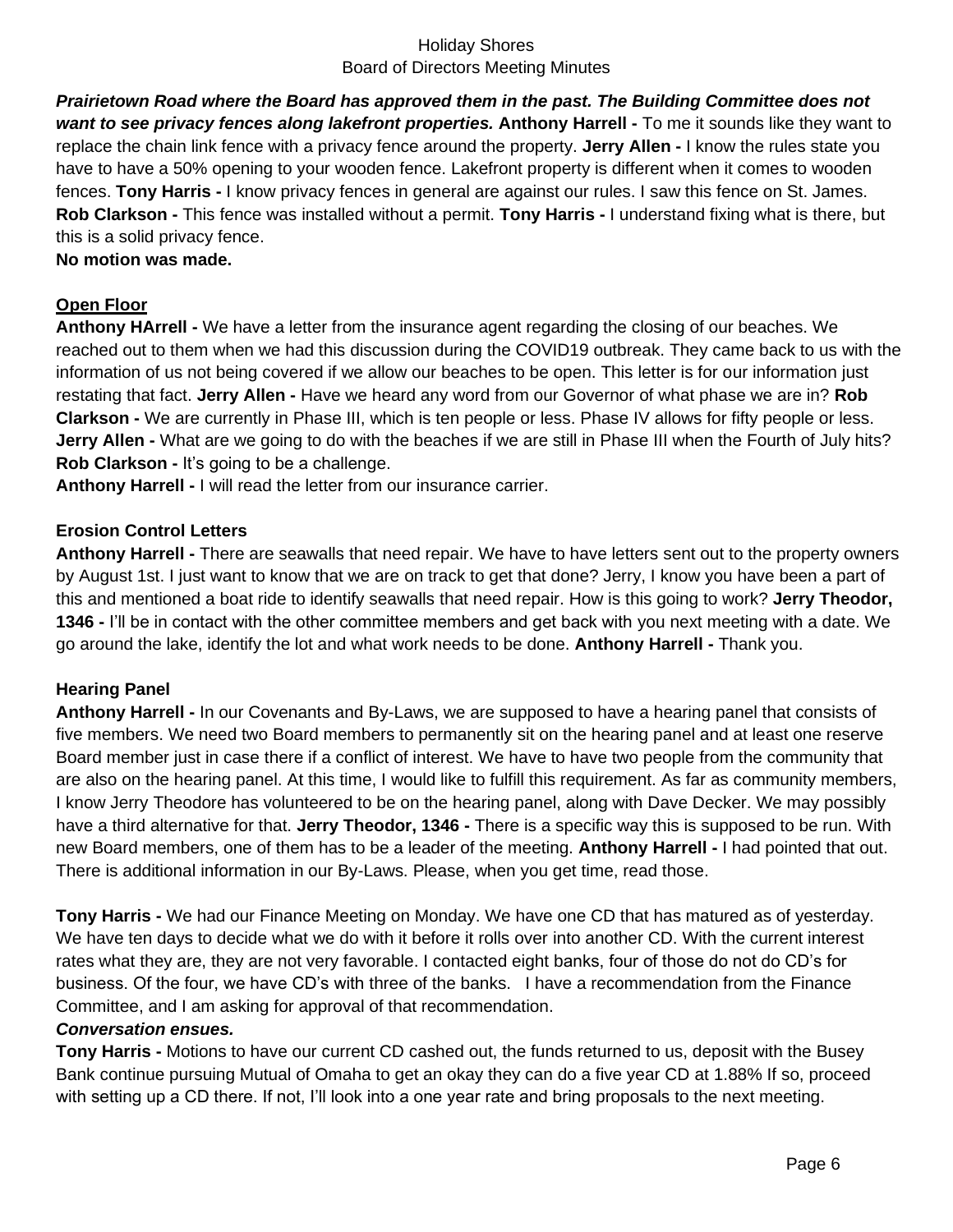**Matt Ressler -** Seconds. **All in Favor. Motion Carries.**

**Gary Erb, 1000 -** What exactly is the setback for a fence line along the road? Everything I'm reading in the building rules is twenty-five foot off the roadside property line. I have a fence going up across the street from me at 1041/1041 that is probably six to ten feet from the property line. I wanted to bring this to the attention of the Board.**Anthony Harrell -** Rob, can you do a drive-by? **Rob Clarkson -** I did. I pulled the permit approved by the committee and it is being put in the way it's supposed to be. When the committee takes their final measurements for closing, they would have to move the fence if it doesn't meet the criteria. **Anthony Harrell -** They are doing this with in the permit. **Rob Clarkson -** As far as I can tell they are. Their plans show the measurements. They do not show the corners, they show the setbacks. **Gary Erb, 1000 -** That is what I'm getting at. They measured it off the gravel side of the road from what I saw them do. If I were to walk over to the pin they have, I believe the fence line they are putting up is probably within ten feet of the property line. **Jerry Allen -** That ten foot is off of the road side property line? **Gary Erb, 1000 -** Yes, if not closer. I just wanted to make you aware of this. **Anthony Harrell -** Thank you.

**Joe Roth, 1030 -** Tony, if they are closing the beaches, does our insurance give us any rebate since we aren't getting any coverage? **Tony Harris -** That's a good question. I wouldn't imagine we would.

**Tony Harris -** Motions to adjourn to Executive Session. **Matt Ressler -** Seconds. **Meeting adjourned to Executive Session at 9:03PM. Meeting Minutes submitted by Megan Jackson.**

**Date:** June 10, 2020 PART 2

### **Attendance**

**Present:** Anthony Harrell, Tony Harris, Matt Ressler, John Crotty, Jerry Allen and Dan Hopkins **Excused:** Ali DeVries

Others Present: Rob Clarkson from the Holishor Office